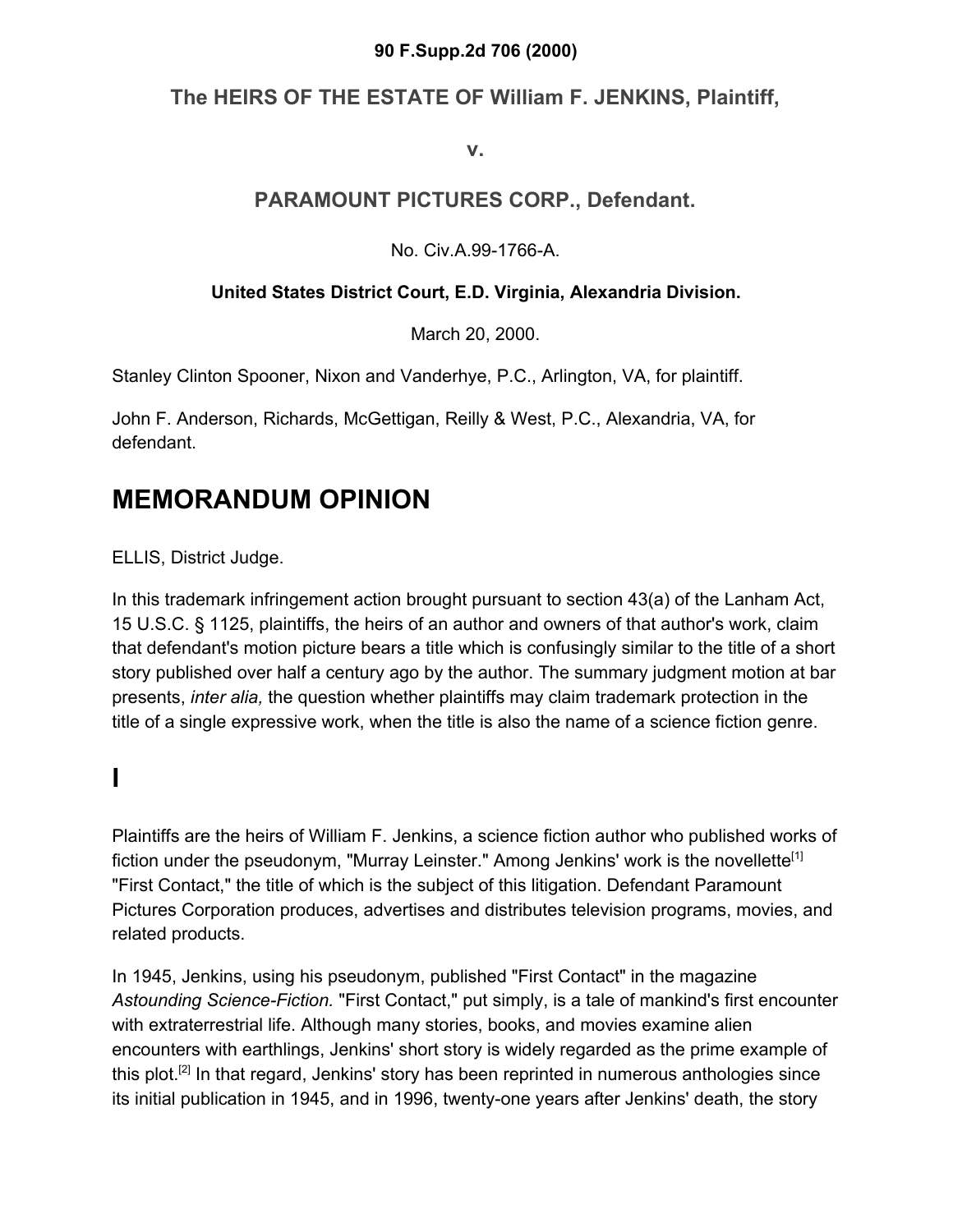was honored with a 1946 Retro-Hugo Award.<sup>[3]</sup> In addition, perhaps as a result of Jenkins' story, a vast line of literature, movies, and nonfiction reports of alien encounters are described as "first contact" stories.

Defendant owns all of the so-called Star Trek properties. The Star Trek franchise includes nine motion pictures, four television series, and a large and extremely lucrative licensing and merchandising program. Defendant owns at least fifty registered trademarks related to Star Trek, which marks are licensed for use on a wide variety of merchandise, including books, toys, bookmarks, games, greeting cards, watches, clocks, software, and other goods. In total, defendant and its licensees have sold over \$1 billion of Star Trek-related merchandise. Further evidence of Star Trek's ubiquity is found in a vast and mysterious Star Trek subculture, comprised of people who call themselves Trekkies or Trekkers. In short, through defendant's aggressive merchandising and the enduring popularity of the Star Trek television shows, movies, and books, STAR TREK has become one of the most famous trademarks in the world.

In 1996, defendant released the eighth Star Trek motion picture, "Star Trek: First Contact." This movie tells the story of Earth's first contact with alien life in the twenty-first century, an encounter that is Earth's first step towards entry into the Federation of Planets, and the beginning of an era of peace and prosperity for our troubled planet. Apparently, the Borg, "a half-organic, half machine collective with a sole purpose: to conquer and assimilate all races,"<sup>[4]</sup> has traveled backward through time from the twenty-fourth century, to prevent Earth's entry into the Federation. The crew of the U.S.S. Enterprise, captained by the fearless Jean-Luc Picard, follows the Borg back through time in an effort (successful, of course) to halt its evil scheme.

Defendant applied for, and received, various trademark registrations for STAR TREK: FIRST CONTACT,<sup>[5]</sup> and consistent with defendant's practice, used that mark to sell a wide variety of goods. Plaintiffs contend that their ownership of Jenkins' story gives them trademark protection for the phrase FIRST CONTACT and that defendant's use of the phrase violates their trademark rights. Plaintiffs seek injunctive relief, damages, and cancellation of defendant's mark, STAR TREK: FIRST CONTACT. Defendant now moves for summary judgment.

# **II**

On a motion for summary judgment, the moving party must demonstrate that "there is no genuine issue as to any material fact and that the moving party is entitled to judgment as a matter of law." Rule 56(c), Fed.R.Civ.P. The facts themselves, and the inferences to be drawn from those facts, must be viewed in the light most favorable to the nonmoving party. *See Ross v. Communications Satellite Corp.,* 759 F.2d 355, 364 (4th Cir.1985). Summary judgment is appropriate when a party "fails to make a showing sufficient to establish the existence of an element essential to that party's case, and on which that party will bear the burden of proof at trial." *Celotex Corp. v. Catrett,* 477 U.S. 317, 322, 106 S.Ct. 2548, 91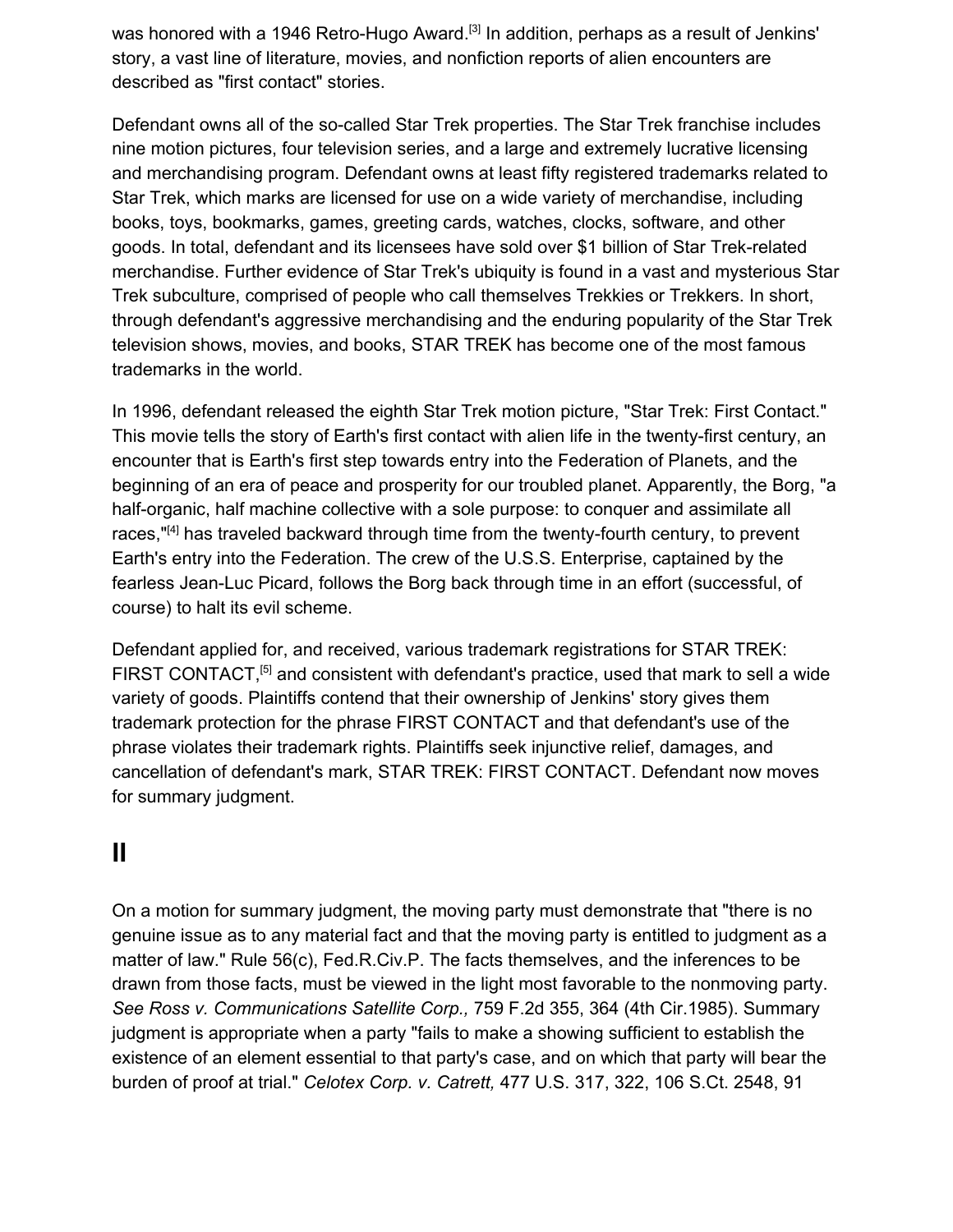L.Ed.2d 265 (1986). The opposing party must do more than "simply show that there is some metaphysical doubt as to the material facts." *Matsushita Electric Industrial Co., Ltd., v. Zenith Radio Corp.,* 475 U.S. 574, 586, 106 S.Ct. 1348, 89 L.Ed.2d 538 (1986). Moreover, "the mere existence of some alleged factual dispute between the parties will not defeat an otherwise properly supported motion for summary judgment." *Anderson v. Liberty Lobby Inc.,* 477 U.S. 242, 247, 106 S.Ct. 2505, 91 L.Ed.2d 202 (1986). In addition, in a case in which the nonmoving party bears the burden of proof at trial, as in this case, "Rule 56(e) requires the nonmoving party to go beyond the pleadings and by [his] own affidavits, or by the `depositions, answers to interrogatories, and admissions on file,' designate `specific facts showing that there is a genuine issue for trial.'" *Celotex,* 477 U.S. at 324, 106 S.Ct. 2548.

## **III**

To prevail on a claim brought pursuant to § 43(a) of the Lanham Act, 15 U.S.C. § 1125, plaintiffs must show (i) that FIRST CONTACT is entitled to trademark

### 70[9](https://scholar.google.com/scholar_case?case=7830587728798325141&hl=en&as_sdt=6,33#p709)

\*709 protection and (ii) that defendant's use of the phrase is likely to cause confusion among consumers. *See Lone Star Steakhouse & Saloon v. Alpha of Va.,* 43 F.3d 922, 930 (4th Cir.1995). Because the putative mark, FIRST CONTACT, is not registered with the trademark office,<sup>[6]</sup> plaintiffs bear the burden of proof on both inquiries.<sup>[7]</sup> And in this case, analysis begins and ends with the question whether plaintiffs may claim trademark protection for the phrase FIRST CONTACT.

The value of a trademark to the trademark holder is tied to the good will that the mark represents to consumers.[8] Consequently, the degree of protection a trademark receives "is directly related to the mark's distinctiveness." *Sara Lee Corp. v. Kayser-Roth Corp.,* 81 F.3d 455, 464 (4th Cir.1996). To determine the degree of protection a trademark deserves, courts typically categorize marks as "fanciful," "arbitrary," "suggestive," "descriptive," or "generic," in descending order of strength.<sup>[9]</sup> See, e.g., Sara Lee Corp., 81 F.3d at 464. Fanciful, arbitrary, and suggestive marks are inherently distinctive and receive the highest degree of trademark protection; descriptive marks are not inherently distinctive, and receive trademark protection only upon a showing that the mark possesses secondary meaning;<sup>[10]</sup> and generic marks receive no protection,

### 71[0](https://scholar.google.com/scholar_case?case=7830587728798325141&hl=en&as_sdt=6,33#p710)

\*710 as they are simply the "common name of a product or service itself."[11] *See Sara Lee Corp.,* 81 F.3d at 464.

Courts typically have not applied this analytical framework to titles of single expressive works; instead, they have assumed that the title of a single work is entitled to trademark protection only upon a showing of secondary meaning, without classifying that title as a descriptive mark.[12] These decisions have led the Second Circuit and trademark law's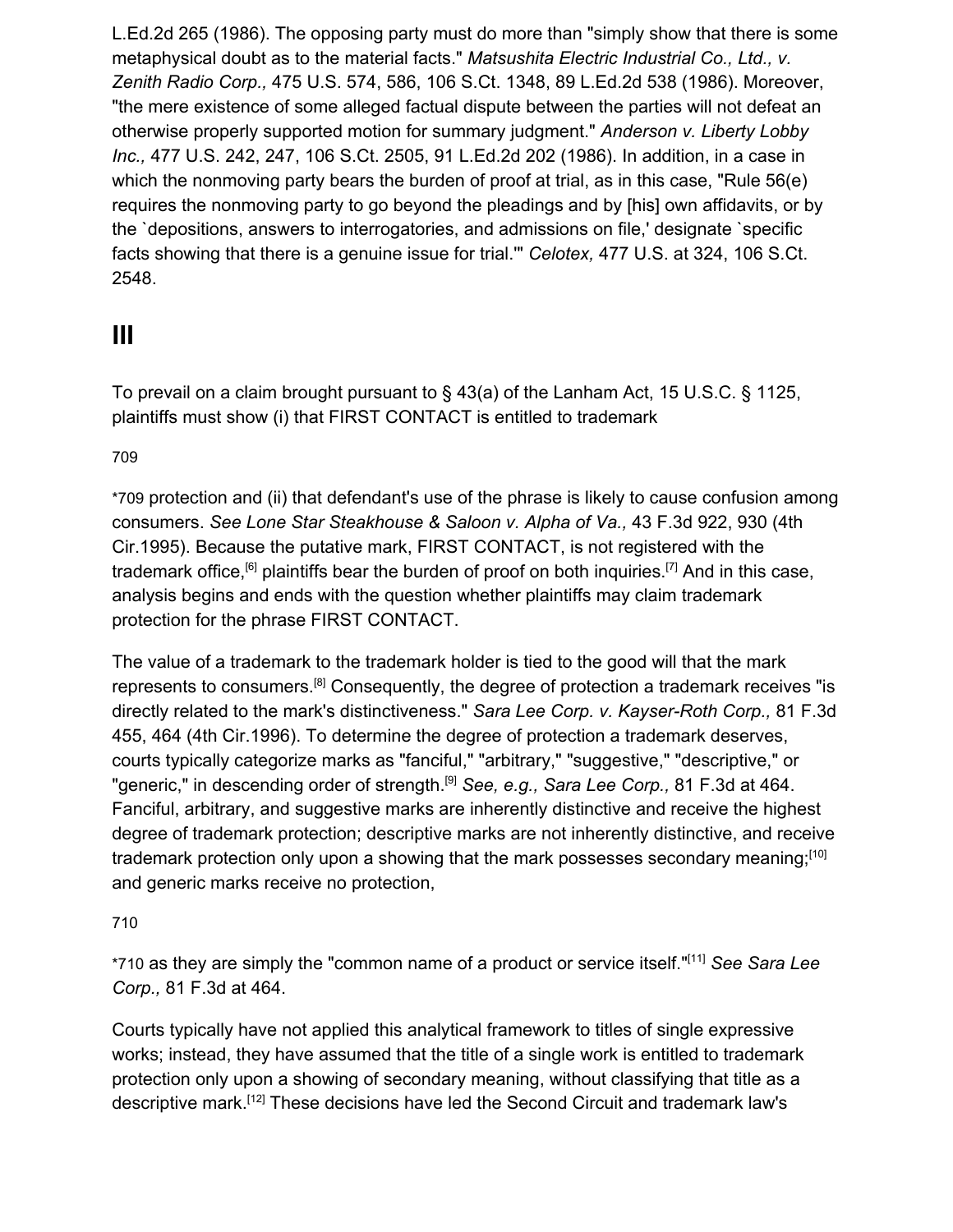leading commentator to observe that titles of expressive works are treated differently from other trademarks, in that titles, even if suggestive, arbitrary, or fanciful, nonetheless require secondary meaning to receive trademark protection, while other suggestive, arbitrary, and fanciful marks do not.<sup>[13]</sup> On closer scrutiny, this perceived difference is illusory, because the title of a single work is, by its very nature, at best, descriptive of that work. This follows from the observation that each expressive work is inherently unique, distinct, and original, "the contents of which are new ideas in different forms." *In re Cooper,* 45 C.C.P.A. 923, 254 F.2d 611, 618 (Cust. & Pat.App.1958). And when an author writes a novel or a song, and assigns a title to that novel or song, the title becomes the primary means of referring to that work.<sup>[14]</sup> Yet the novel, song, poem, or play is but one characteristic of the product that is eventually sold: A novel may be illustrated, bound in hardback, or embossed; a song may be sold by itself or included in an album. The product that is

#### 71[1](https://scholar.google.com/scholar_case?case=7830587728798325141&hl=en&as_sdt=6,33#p711)

\*711 sold is not the song or the novel; it is the compact disc or the book. And the title describes but one (albeit significant) characteristic of that compact disc or book.[15] Thus, the title of a single expressive work is descriptive of that work, no matter how that work is packaged or from what source it is derived.<sup>[16]</sup> More precisely, titles, by their nature, are neither suggestive nor arbitrary; they are instead inherently descriptive or, in some instances, generic. Accordingly, the title of a single expressive work may receive trademark protection only upon a showing that the title is not generic, and that it has acquired secondary meaning.

Analysis thus begins with the question whether FIRST CONTACT is generic, when that mark is used as the title of an expressive work. A term is generic if it "`denominate[s] a type, kind, genus or subcategory of goods," or if it "'identifies the general nature of an article." *Sara Lee Corp.,* 81 F.3d at 464 n. 10 (citations omitted). Put differently, "[a] generic term is one that refers to the genus of which the particular product is a species." *Park `n Fly, Inc. v. Dollar Park and Fly, Inc.,* 469 U.S. 189, 194, 105 S.Ct. 658, 83 L.Ed.2d 582 (1985). Or, as the leading commentator on trademark law put it, "descriptive terms describe a thing, while generic terms name the thing." 2 McCarthy on Trademarks § 12:20.

It follows from this principle that the title of a single expressive work is generic if that title is the name of a subcategory of which the work in question is a member. And one means of organizing single expressive works into subcategories is to sort each work according to its respective genre.[17] Accordingly, FIRST CONTACT is generic, even if, *ab initio,* it was descriptive of Jenkins' story, because that phrase has come to describe an entire genre of science fiction, namely literature about humankind's first encounter with extraterrestrial life. It is undisputed that commentators routinely refer to "first contact" stories, a genre that includes movies and books about human encounters with space aliens.[18] Indeed, *The Encyclopedia*

71[2](https://scholar.google.com/scholar_case?case=7830587728798325141&hl=en&as_sdt=6,33#p712)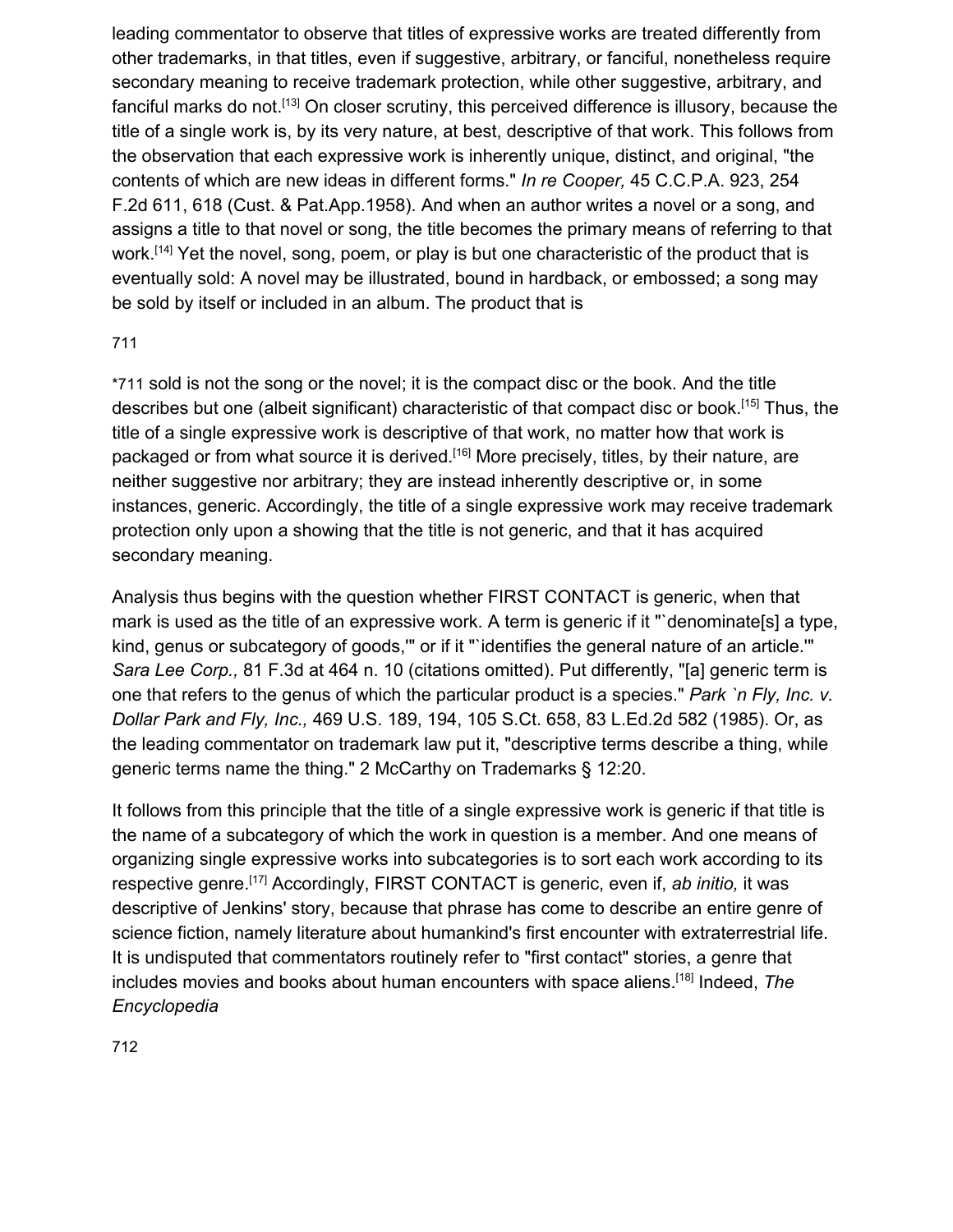\*712 *of Science Fiction* refers to "first contact stories" as "the most common communications [with alien life] scenario in [science fiction]" and names Jenkins' story, as "perhaps the best known of them.[19]" Furthermore, at least two books about alien encounters (fictional or otherwise) have been published that include FIRST CONTACT in their title, but do not include Jenkins' story or involve defendant's motion picture.<sup>[20]</sup> It is thus clear from the record, that FIRST CONTACT has become the generic term for an entire class of stories, books, and films, of which Jenkins' story is now simply one example, although it was the seminal example.<sup>[21]</sup> Accordingly, FIRST CONTACT, because it is generic, is not entitled to trademark protection.[22]

Even assuming *arguendo* that FIRST CONTACT is not generic, but is instead a descriptive mark that refers to Jenkins' story, plaintiffs have not shown that the mark has secondary meaning. A mark has secondary meaning when, "in the mind of the public, the primary significance of a product feature or term is to identify the source of the product rather than the product itself." *Sara Lee Corp.,* 81 F.3d at 464 (citation and internal quotation marks omitted). It follows from this general principle that the title of a single expressive work has secondary meaning when "the title is sufficiently well known that consumers associate it with a particular author's work." *Rogers v. Grimaldi,* 875 F.2d at 998. The "particular author" may be unknown, as long as consumers believe the mark refers to a "single source, even if that source is anonymous." *Maljack Productions, Inc. v. GoodTimes*

71[3](https://scholar.google.com/scholar_case?case=7830587728798325141&hl=en&as_sdt=6,33#p713)

\*713 *Home Video Corp.,* 81 F.3d 881, 887 (9th Cir.1996).

The question of secondary meaning is a fact-based inquiry, in which the following factors are relevant: (i) advertising expenditures, (ii) consumer studies, (iii) sales success, (iv) unsolicited media coverage of the work, (v) attempts to plagiarize the mark, (vi) the length and exclusivity of the mark's use, and (vii) evidence of actual confusion.<sup>[23]</sup> In this case, none of the relevant factors operate in plaintiffs' favor. First, there is no record evidence that plaintiffs have spent any substantial time, energy, or money advertising or promoting the mark, or that they ever attempted to trade on the mark in any way other than by licensing the story for inclusion in anthologies and release as a book on tape. Indeed, that a story has been distributed in many different forms suggests that it emanates from several publishing sources, rather than a single source. Second, plaintiffs have not shown that consumers believe FIRST CONTACT refers primarily to Jenkins, his story, or a single, otherwise anonymous source.<sup>[24]</sup> Instead, the record reflects that FIRST CONTACT is commonly used to describe an alien encounter, whether it be fiction or otherwise, and not to refer to Jenkins or his story.[25] Third, the record reflects that the mark

71[4](https://scholar.google.com/scholar_case?case=7830587728798325141&hl=en&as_sdt=6,33#p714)

\*714 has achieved only slight sales success, in that Jenkins' story has generated a modest \$7,000 in revenues since his death in 1975, and there is no evidence that the story or the mark has been otherwise used. Fourth, unsolicited media coverage is relatively rare, and, in any event, overwhelmed by references to the term FIRST CONTACT without reference to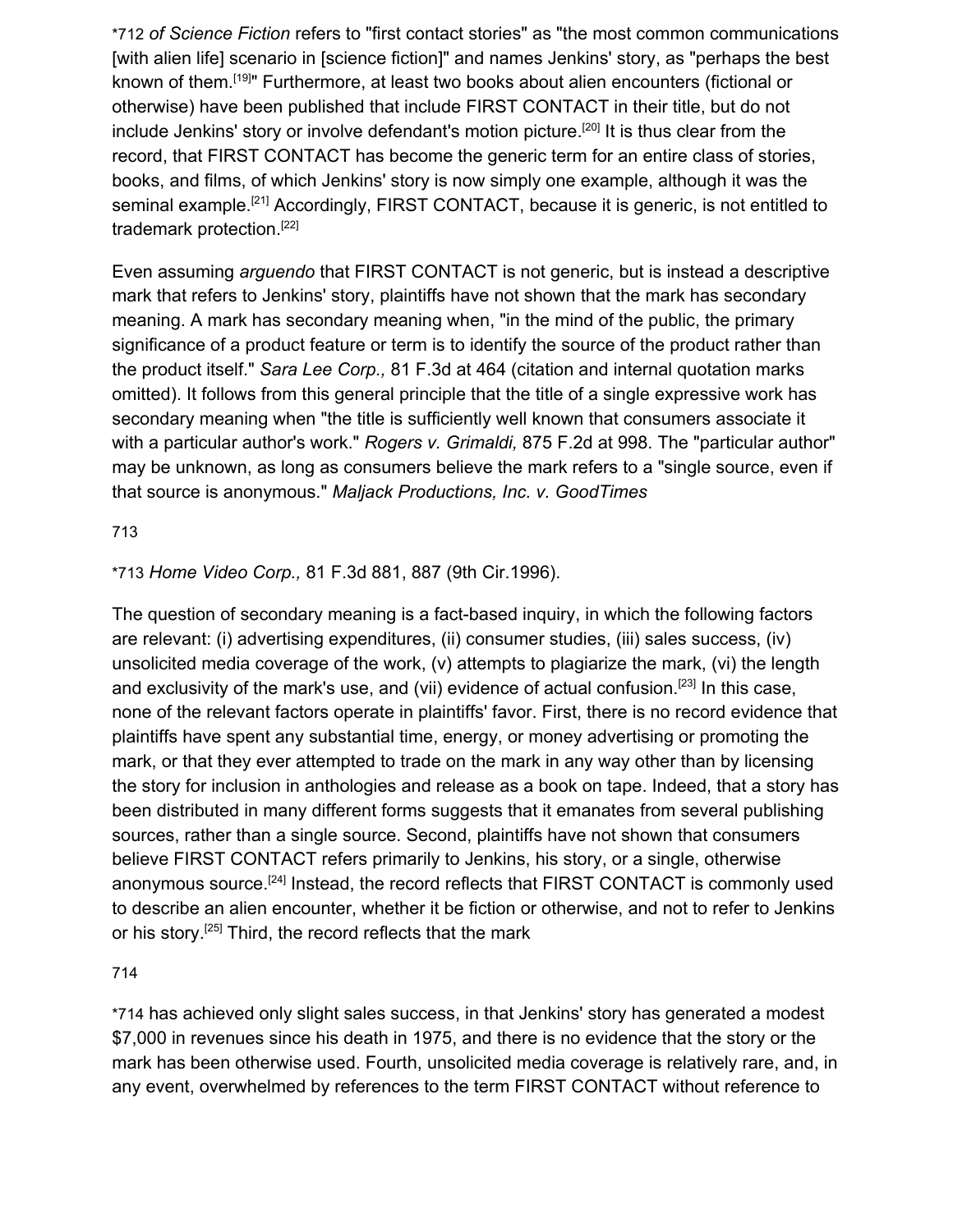Jenkins/Leister or his story. Fifth, there is no evidence that people plagiarized the mark, or otherwise attempted to free ride on plaintiffs' good will. Sixth, while plaintiffs have shown that the alleged mark has been used as the title of Jenkins' short story since 1945, they have not shown exclusive use of the phrase as a either a mark or title. And seventh, the evidence of actual confusion is extremely limited. Plaintiffs have identified four people who plaintiffs claim were "confused" by defendant's mark. Yet, of the allegedly confused people, one is a plaintiff in this case, one is Jenkins' former literary agent, one is an unidentified person who was present at the Hugo Awards Ceremony where Jenkins was honored, and one is a science fiction fan who, in a letter to the Los Angeles Times, described Jenkins' work as "highly praised and much anthologized." In short, these anecdotal references are both unrepresentative and biased, and therefore do not create an issue of fact sufficient to forestall summary judgment. Thus, even assuming FIRST CONTACT were descriptive and not generic, plaintiffs have not shown that the term has secondary meaning.

In sum, plaintiffs' trademark infringement, trademark dilution, and misappropriation<sup>[26]</sup> claims must fail, as FIRST CONTACT is not entitled to trademark protection. Similarly, plaintiffs' claim for the cancellation of defendant's mark relies on plaintiffs' prior use of FIRST CONTACT, a use which, for the reasons noted, lacks trademark significance. Accordingly, plaintiffs' complaint must be dismissed, and the merits of defendant's affirmative defenses need not be reached.<sup>[27]</sup>

An appropriate order will issue.

The Clerk is directed to forward copies of this Memorandum Opinion to all counsel of record.

[1] Plaintiffs describe the work as a "novellette." More accurately, it appears to be a short story, as it barely exceeds thirty pages in length.

[2] And, it appears that Jenkins, owing to this and his other stories, is held in high regard by science fiction fans, some of whom refer to him as the "dean of science fiction."

[3] The Science Fiction Achievement Awards, known popularly as the Hugo Awards, have been awarded since 1953, and recognize the best recent achievements in science fiction. In 1996, the World Science Fiction Convention (known as "Worldcon"), at which the Hugos are awarded, was held in Los Angeles. Significantly, 1996 marked the fiftieth anniversary of the first Los Angeles Worldcon, Pacificon I. To mark the occasion, the organizers of the event awarded "Retrospective Hugos" or "Retro-Hugos," for those works of science fiction which would have received a Hugo Award in 1946, had the awards then existed.

[4] *Star Trek: First Contact,* Videotape Jacket (Paramount 1997).

[5] Defendant does not claim trademark rights in FIRST CONTACT standing alone.

[6] The Patent and Trademark Office does not register the title of a single literary work as a trademark. *See* 2 McCarthy on Trademarks and Unfair Competition § 10:4 (4th ed.1999) (hereinafter "McCarthy on Trademarks"). Nonetheless, courts have routinely held that titles are eligible for trademark protection in appropriate circumstances. *See id.; In re Cooper,* 45 C.C.P.A. 923, 254 F.2d 611, 616-17 (Cust. Pat.App.1958) (upholding trademark office's refusal to register a book title as a trademark, but noting that "the rights in book titles are afforded appropriate protection under the law of unfair competition"); *see also Sugar Busters LLC v. Brennan,* 177 F.3d 258, 269 (5th Cir.1999); *Maljack Productions, Inc. v. GoodTimes Home Video Corp.,* 81 F.3d 881, 887 (9th Cir.1996); *Twin Peaks*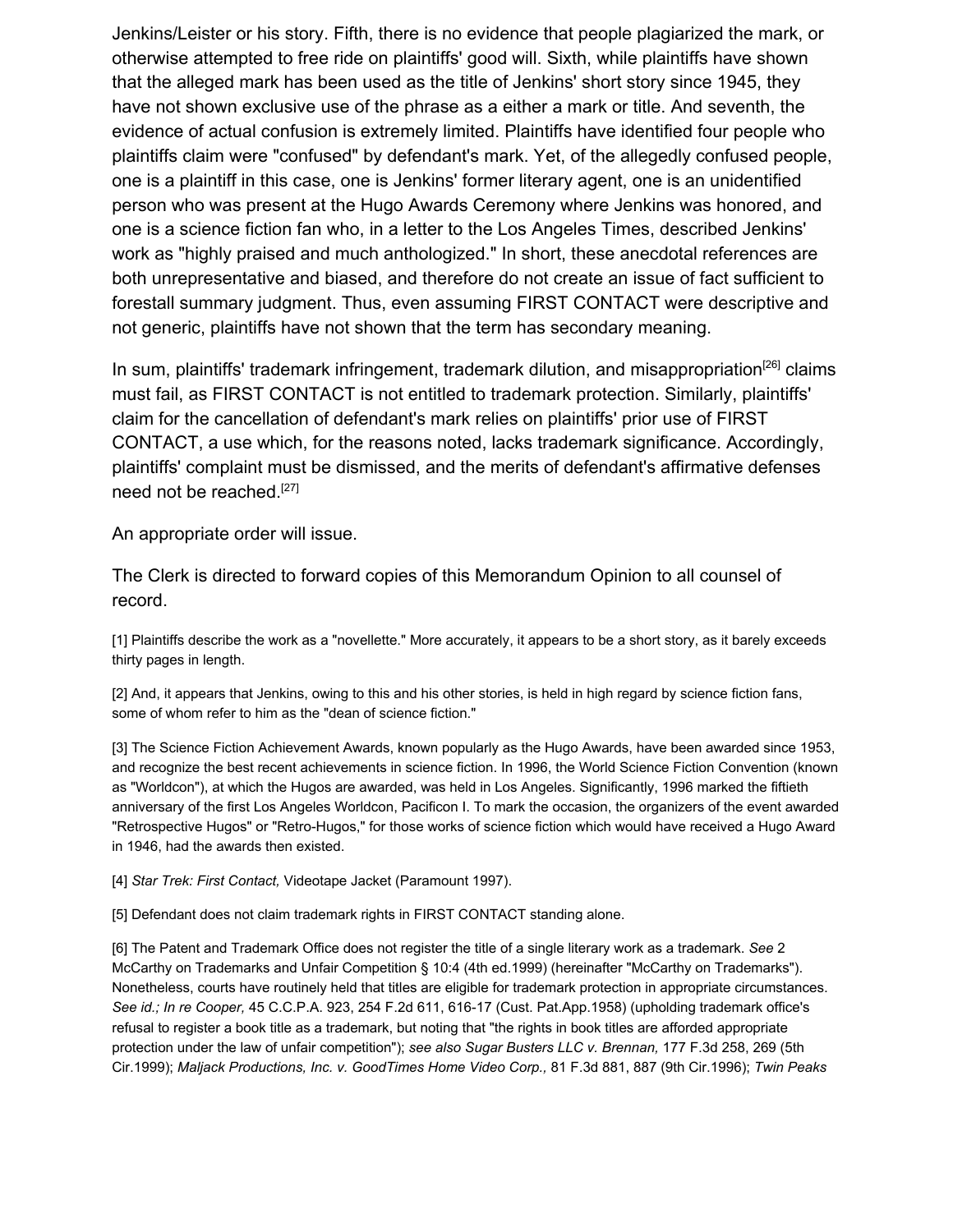*Productions, Inc. v. Publications International, Ltd.,* 996 F.2d 1366, 1379 n. 4 (2d Cir.1993); *Rogers v. Grimaldi,* 875 F.2d 994, 998 (2d Cir.1989).

[7] *See Platinum Home Mortgage Corp. v. Platinum Fin. Group, Inc.,* 149 F.3d 722, 726 (7th Cir.1998); *Blinded Veterans Ass'n v. Blinded Am. Veterans Found.,* 872 F.2d 1035, 1041 (D.C.Cir.1989); *Washington Speakers Bureau, Inc. v. Leading Authorities, Inc.,* 33 F.Supp.2d 488, 494 (E.D.Va.1999).

[8] *See* 1 McCarthy on Trademarks and Unfair Competition § 2:15 (4th ed. 1999) (" A trademark is a very peculiar kind of property. For it has no existence apart from the good will of the product or service it symbolizes. Good will of a business and its symbol, a trademark, are inseparable.").

[9] Fanciful marks are terms that enter the language as a trademark for a particular good or service, and include "Zazu's" and "Zima." *See Sara Lee Corp.,* 81 F.3d at 464. An arbitrary mark uses a word or words that predate the good or service, but, like "Red Hat" for a computer operating system, do not "suggest or describe any quality, ingredient, or characteristic of the goods they serve." *Id.* A suggestive mark "connote[s], without describing, some quality, ingredient, or characteristic of the product." *Id.* Suggestive marks "conjure images of the associated products" and "are meant to project a favorable or idealistic image with which a prospective user might identify." *Id.* Yet, suggestive marks do not describe the product, and "a person without actual knowledge would have difficulty in ascertaining the nature of the products that the marks represent." *Id.* Examples of suggestive marks include "At a Glance" for calendars, "Charred Keg" for whisky, and "Gung Ho" for an action figure. *See* 2 McCarthy on Trademarks § 11:72. Suggestive, arbitrary, and fanciful marks are "inherently distinctive," because they do not, by their terms, describe a particular product or product's characteristic or function. *See Sara Lee Corp.,* 81 F.3d at 464.

Descriptive marks, on the other hand, "describe a function, use, characteristic, size, or intended purpose of the product." *Id.* Descriptive marks are subject to trademark protection only upon a showing that the mark in question possesses secondary meaning. *See id.* According to the Fourth Circuit, "Coca-Cola" is "the paradigm of a descriptive mark that has acquired secondary meaning." *Id.*

[10] "Secondary meaning is the consuming public's understanding that the mark, when used in context, refers, not to what the descriptive word ordinarily describes, but to the particular business that the mark is meant to identify." *Perini Corp. v. Perini Constr., Inc.,* 915 F.2d 121, 125 (4th Cir.1990).

[11] A generic term is not subject to trademark protection, because "no matter ... what success [the trademark owner] has achieved in securing public identification, it cannot deprive competing manufacturers of the product of the right to call an article by its name." *Abercrombie & Fitch Co. v. Hunting World, Inc.,* 537 F.2d 4, 9 (2d Cir.1976).

[12] *See Sugar Busters LLC v. Brennan,* 177 F.3d 258, 269 (5th Cir.1999) (holding that the title of a single literary work may be subject to trademark protection on a showing of secondary meaning); *Maljack Productions, Inc. v. GoodTimes Home Video Corp.,* 81 F.3d 881, 887 (9th Cir.1996) ("When a movie is not in the public domain, a showing of secondary meaning only requires proof that the public associates the movie title with a single source...."); *Twin Peaks Productions, Inc. v. Publications International, Ltd.,* 996 F.2d 1366, 1379 n. 4 (2d Cir.1993) (literary titles subject to trademark protection only on a showing of secondary meaning); *Rogers v. Grimaldi,* 875 F.2d 994, 998 (2d Cir.1989) ("[I]t is well established that where the title of a movie or a book has acquired secondary meaning ... the holder of the rights to that title may prevent the use of the same or confusingly similar titles by other authors"); *Warner Bros. Pictures, v. Majestic Pictures Corp.,* 70 F.2d 310, 311 (2d Cir.1934) (a title "may not be used by a competitor to deceive a public which has long attributed [it] to complainant's moving pictures"); *Morgan Creek Productions Inc. v. Capital Cities/ABC Inc.,* 22 U.S.P.Q.2d 1881, 1882-83 (C.D.Cal.1991) (movie title must have acquired secondary meaning to be subject to trademark protection); *Orion Pictures Co., Inc. v. Dell Publishing Co., Inc.,* 471 F.Supp. 392, 395 (S.D.N.Y. 1979) ("For a ... title to be protectable under the doctrine of unfair competition, it is necessary that the title have obtained some secondary meaning.") (citation omitted); *Brandon v. Regents of the University of California,* 441 F.Supp. 1086, 1091 (D.Mass.1977) (title may be protected by Lanham Act if it has secondary meaning); *International Film Serv. Co. v. Associated Producers, Inc.,* 273 F. 585, 587 (S.D.N.Y.1921) ("The plaintiff succeeds as soon as he shows an audience educated to understand that the title means his play.").

[13] *See Twin Peaks Productions, Inc. v. Publications International, Ltd.,* 996 F.2d 1366, 1379 n. 4 (2d Cir.1993) ("Ordinarily a suggestive mark is entitled to protection without any showing of secondary meaning because it is inherently distinctive. However, we have applied a more stringent rule to literary titles, in requiring the trademark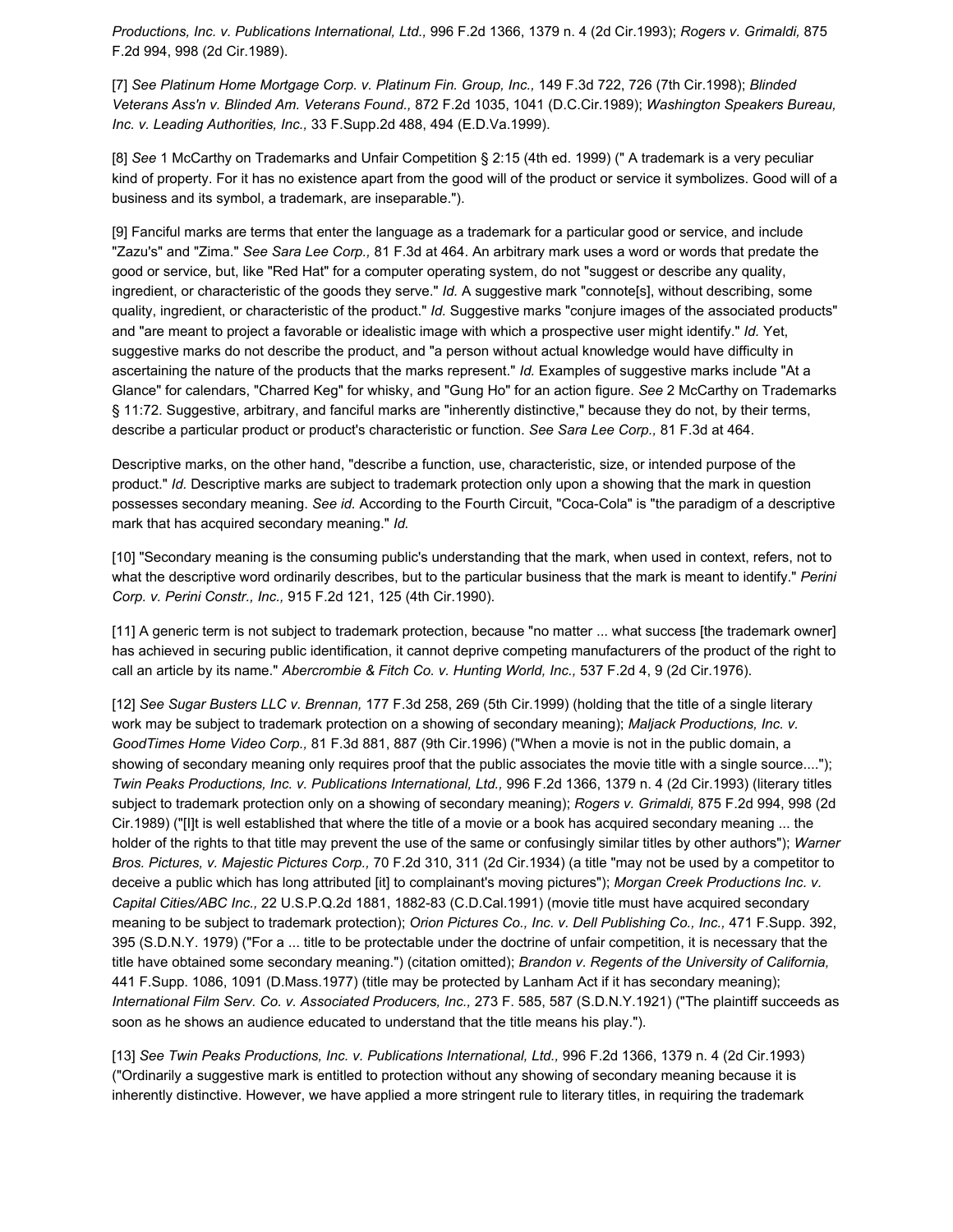proprietor to demonstrate secondary meaning *notwithstanding* the suggestive nature of the title.") (citations omitted, emphasis added); 2 McCarthy on Trademarks § 10:2 ("[T]he courts have given trademark protection to literary titles of oneshot, single works only upon a showing of secondary meaning, even though the title is not descriptive of the contents of the work.").

[14] *See In re Cooper,* 254 F.2d at 615-16; *Gotham Music Serv. Inc. v. Denton & Haskin's Music Pub. Co.,* 259 N.Y. 86, 89, 181 N.E. 57 (1932) (holding that the name of a song "describes the song and, generally speaking, any one may use it to describe the same song").

[15] Indeed, when a work is within the public domain, and publishers compete to distribute that work, they describe their product by reference to the work's title — and in that event, the title no longer communicates source. Thus, a person seeking to purchase Voltaire's *Candide* has myriad choices, including, *inter alia,* the Bedford Series in History and Culture edition, the Dover Thrift edition, the Oxford World's Classics edition, the Modern Library edition, and the Crofts Classics edition. Each publisher who sells a version of *Candide* refers to it by its title or some variation thereof, such as *Candide: A Dual-Language Book.* The same reasoning applies to works that are not within the public domain. For example, one refers to *The Bonfire of the Vanities,* rather than to "the novel, set in the 1980s, that tells the story of a bond trader whose good fortune evaporates as he finds himself mired in New York's politicized criminal justice system." The only difference between works in and out of the public domain, is that the title of a work within the public domain communicates source in only rare cases, as anyone has the right to distribute a public domain work and describe it by its title. *See Maljack Productions,* 81 F.3d at 887.

[16] *See Sugar Busters LLC,* 177 F.3d at 269 (referring to the "descriptive nature of a literary title"); *In re Cooper,* 254 F.2d at 614-15 (noting that titles are descriptive of the work with which they are associated); *but see Twin Peaks Productions,* 996 F.2d at 1379 n. 4 (deciding that a title was "suggestive," but still requiring secondary meaning).

[17] Thus, a film such as *The Godfather* is not merely a species of motion picture, it is a species of the "mobster movie" genre, a genre that includes, *inter alia, GoodFellas, Miller's Crossing,* and *Casino.* Similarly, the *Star Trek* and *Star Wars* movies are species of the science fiction genre. There are many standard genres in film and literature, including drama, action, comedy, war, mystery, suspense, thriller, and horror. In time, the body of expressive work becomes more complex; existing categories evolve and new categories are created. For example, the genre "independent film," which entered the lexicon relatively recently, now describes an entire class of motion pictures.

[18] Examples of this abound. One journalist commented that "`first contact' novels, that is, those that deal with the citizens of Earth first meeting up with extraterrestrials, are nearly ubiquitous in science fiction." Mark Graham, *Infobox: New To Dean Koontz,* The Rocky Mountain News, Dec. 26, 1999, at 1E. Another journalist described the film *Close Encounters of the Third Kind* as a "magical `first contact' tale." Michael Wilmington, *In Focus,* Chicago Tribune — TV Week, Oct. 24, 1999, at 35. Yet another journalist concluded that "the subject of first contact with alien species ... has been one of our century's favorite subjects for fiction." John Lanchester, *Arts & Books Feature: Making War on Working, H.G. Wells Memorial,* The Daily Telegraph (London), January 30, 1999, at 5.

[19] John Clute and Peter Nicholls, *Encyclopedia of Science Fiction* 251 (2d ed.1993); *see also First Contact* (visited March 15, 2000) (listing dozens of "first contact stories," including Jenkins' story); *Prototype Worlds: A Glossary of SF Jargon* (visited March 15, 2000) (defining "first-contact story" as "one of SF's most unique and characteristic forms," and listing Jenkins' story as the "paradigm example" of the genre); *Ultimate Science Fiction Web Guide, Timeline 1940-1950* (visited March 20, 2000) ("Murray Leinster's classic story `First Contact' ... creat[ed] the very name of this subgenre of first-time meetings between human and extraterrestrial [sic].").

[20] *See First Contact: The Search for ExtraTerrestrial Intelligence* (Ben Bova and Byron Preiss, eds.1990); *First Contact* (Martin Greenberg & Larry Segriff, eds., 1997). The latter, an anthology of short stories, actually includes the story "First Contact, Inc." by Julie E. Czernada.

[21] A familiar example clarifies this conclusion. *Star Wars* is perhaps the most famous action movie set in outer space, a category of movies that includes the entire *Star Trek* series, *The Last Starfighter, Starship Troopers, Independence Day,* and even *Ice Pirates.* While *Star Wars* is arguably the king of this genre, people do not refer generically to "Star Wars" stories, or "Star Wars" movies, unless they are referring to the actual series itself.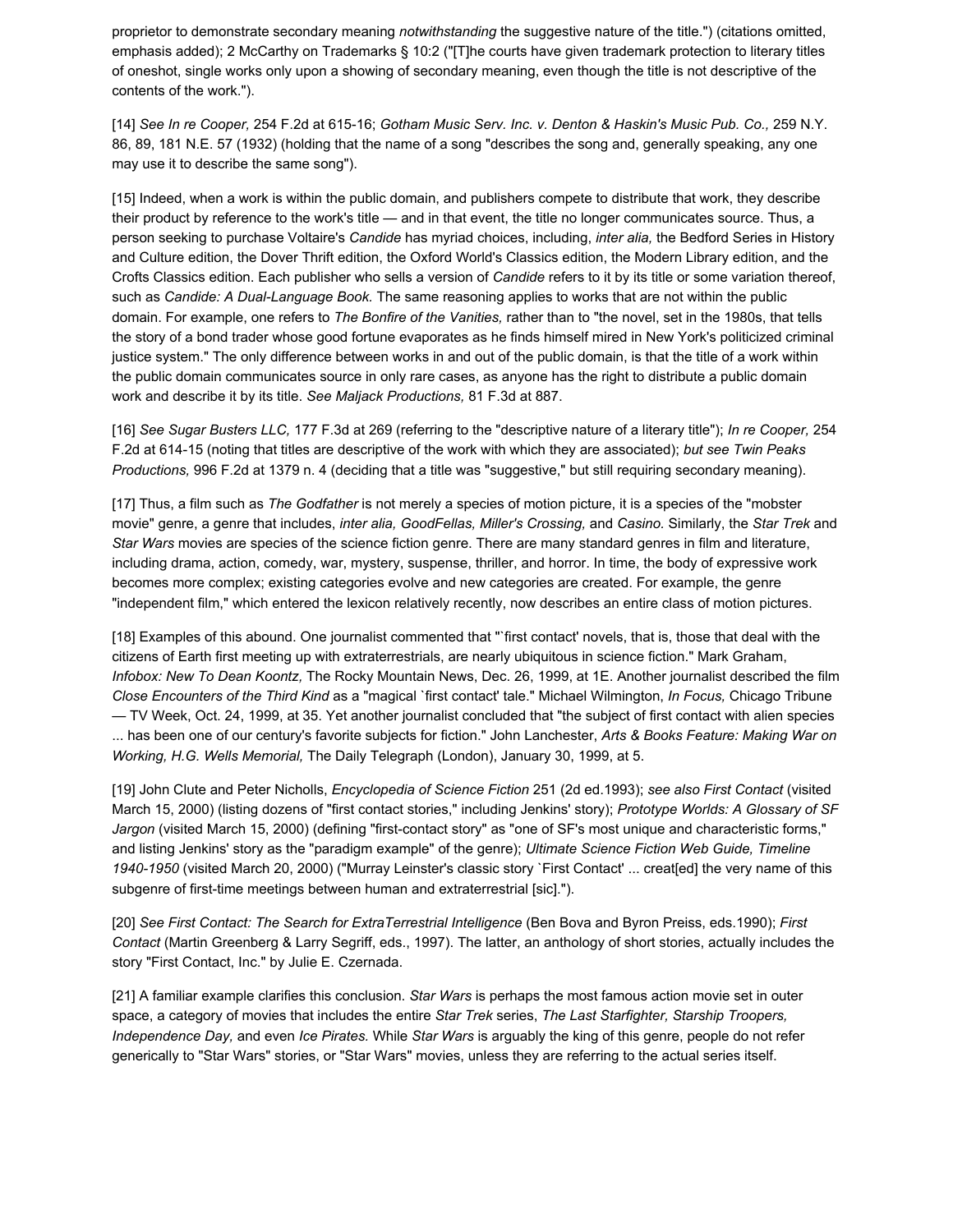Occasionally, a movie outside of the *Star Wars* series will be referred to, optimistically, as the "next *Star Wars."* But this is plainly an allusion to George Lucas's work, and not to an entire class of movies.

[22] Plaintiffs admit that FIRST CONTACT refers to a genre of science fiction, but contend that, when used as the title of single work, the phrase remains descriptive. This is contrary to the law, as an otherwise valid trademark becomes generic once it "ceases to identify in the public's mind the particular source of a product or service but rather identifies a class of product or service, regardless of source." *Glover,* 74 F.3d at 59; *see King-Seeley Thermos Co. v. Aladdin Indus., Inc.,* 321 F.2d 577 (2d Cir.1963) (finding that "thermos," once an exclusive trademark, had become the generic term for "vacuum bottle").

[23] *See Perini Corp. v. Perini Constr., Inc.,* 915 F.2d 121, 125 (4th Cir.1990); *Lone Star Steakhouse & Saloon v. Alpha of Virginia,* 43 F.3d 922, 936 n. 16 (4th Cir.1995) (noting that actual confusion is evidence of secondary meaning).

[24] Plaintiffs rely on the fact that Jenkins' story was, and remains, very popular among fans of science fiction. Since Jenkins' story appeared in *Astounding Science Fiction* in 1945, (i) it has been reprinted in numerous science fiction anthologies, (ii) it was released as a "book-on-tape" on two occasions, (iii) it was broadcast on radio in the 1950s, and (iv) the story was told in a television show in 1967. Moreover, in 1970 Jenkins' story earned a place in the Science Fiction Hall of Fame (a one volume anthology of science fiction stories), and Jenkins himself has been referred to as a "classic" science fiction writer and the "dean of science fiction." And, in 1996, Jenkins' story earned a Retro-Hugo award, for best novellette of 1946. From this, plaintiffs argue that the consuming public, at least those in the so-called "science fiction community," associate the phrase FIRST CONTACT with Murray Leinster/William Jenkins. Yet plaintiffs offer no surveys or other studies beyond anecdotal evidence to suggest that the consuming public believes the phrase FIRST CONTACT indicates a particular source. *See Sugar Busters LLC v. Brennan,* 177 F.3d 258, 269 (5th Cir.1999) ("Because the determination of whether a mark has acquired secondary meaning is primarily an empirical inquiry, survey evidence is the most direct and persuasive evidence.") (citation and internal quotation marks omitted). And, the fact that a particular story is well received is not enough to support a finding of secondary meaning; for example, Stephen Ambrose's book, *D-Day,* is a famous, well regarded book. But that does not mean that the word "D-Day" has secondary meaning.

[25] For example, a Lexis-Nexis search in the Allnews file of the News library for the phrase "first contact" within fifteen words of the terms "alien," "extraterrestrial," "UFO," or "science fiction," and without reference to "Star Trek" or "Leinster," yielded 319 stories. And the Internet is rife with references to the phrase FIRST CONTACT in the context of encounters with aliens. For example, a poem available online, titled "First Contact," begins "They were the most beautiful men and women I had ever seen/ They claimed to come overnight to Earth from pleaides." *First Contact* (visited March 15, 2000) quanta/ alien1. html>; *see also, e.g.,* Louise Surette, *Professor predicts first contact with aliens some time next century,* Ottawa Citizen Online (visited March 20, 2000) ; *2020 Vision: First Contact,* SFWriter.Com: The Robert J. Sawyer Web Site (visited March 20, 2000) ; Andy Nimmo, *First Contact? Send YOUR Message, YOUR photo, and YOUR DNA to the Stars,* FTL Magazine (visited March 20, 2000) ; *First Contact? A Brief History of the Roswell Incident and It's Namesake UFO Festival* (visited March 20, 2000) . Widespread use of the phrase FIRST CONTACT in this context suggests that the mark lacks secondary meaning with respect to Jenkins' story.

There are, of course, references to the phrase FIRST CONTACT that do not involve space aliens. For example, www.firstcontact.com pays homage to a Canadian race car driver. *See First Contact: A tribute to Canadian Formula One racer Gilles Villeneuve* (visited March 20, 2000) . And, there appears to be a vast "first contact" literature that considers an indigenous people's "first contact" with another civilization.

[26] Plaintiffs claim, in a footnote, that a separate "misappropriation" claim remains. *See International News Service v. Associated Press,* 248 U.S. 215, 39 S.Ct. 68, 63 L.Ed. 211 (1918). It is hornbook law "that if plaintiff has failed under classic trademark law to prove trademark ownership and infringement, then plaintiff cannot claim that defendant has `misappropriated' the labor expended in creating the `trademark.'" 2 McCarthy on Trademarks § 10.72; *see Toho Co., Ltd. v. Sears, Roebuck & Co.,* 645 F.2d 788, 794 (9th Cir.1981) (refusing to extend California misappropriation law to trademarks).